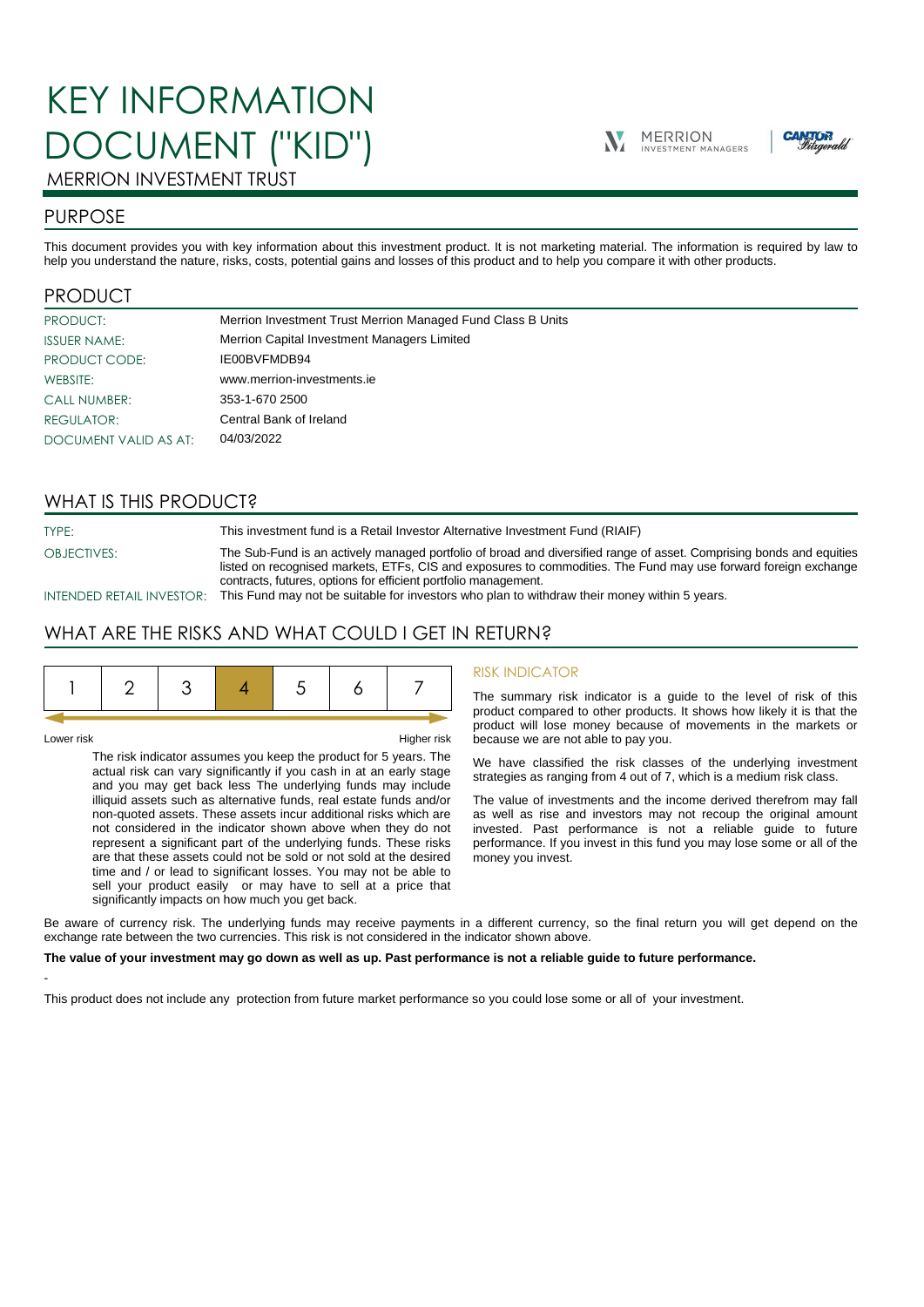#### PERFORMANCE SCENARIOS

Market developments in the future cannot be accurately predicted. The scenarios shown are only an indication of some of the possible outcomes based on recent returns. Actual returns could be lower.

#### INVESTMENT 10000 EUR

| SURVIVAL SCENARIOS         |                                     | 1 YEAR        | 3 YEARS       | 5 YEARS<br><i><b>IRECOMMENDED</b></i><br><b>HOLDING PERIOD)</b> |
|----------------------------|-------------------------------------|---------------|---------------|-----------------------------------------------------------------|
| STRESS SCENARIO            | What might you get back after costs | 2 322.6 EUR   | 6 639.42 EUR  | 5839.63 EUR                                                     |
|                            | Average return each year            | $-76.77%$     | $-12.76%$     | $-10.2%$                                                        |
| UNFAVOURABLE SCENARIO      | What might you get back after costs | 9 392.25 EUR  | 10 136.96 EUR | 11 347.03 EUR                                                   |
|                            | Average return each year            | $-6.08%$      | 0.45%         | 2.56%                                                           |
| <b>MODERATE SCENARIO</b>   | What might you get back after costs | 11 031.88 EUR | 13 379.67 EUR | 16 227.1 EUR                                                    |
|                            | Average return each year            | 10.32%        | 10.19%        | 10.17%                                                          |
| <b>FAVOURABLE SCENARIO</b> | What might you get back after costs | 12 884.29 EUR | 17 559.57 EUR | 23 074.43 EUR                                                   |
|                            | Average return each year            | 28.84%        | 20.64%        | 18.2%                                                           |

This table shows the money you could get back over the recommended holding period, under different scenarios, assuming that you invest 10000 EUR.

The scenarios shown illustrate how your investment could perform. You can compare them with the scenarios of other products.

The scenarios presented are an estimate of future performance based on evidence from the past, and are not an exact indicator. What you get will vary depending on how the market performs and how long you keep the investment.

## WHAT HAPPENS IF MERRION CAPITAL INVESTMENT MANAGERS LIMITED IS UNABLE TO PAY OUT?

In the unlikely event of a default of the Manager (the manufacturer) – Merrion Capital Investment Managers Ltd.; the sub-fund employs an independent depositary (Northern Trust Fiduciary Services (Ireland) Limited) to hold and register the sub-funds' assets independent of the Manager. For further information on the depositary and the sub-fund structure, please refer to the Merrion Investment Trust Prospectus which can be found at: http://www.merrion-investments.ie/assets/riaifpros.pdf

## WHAT ARE THE COSTS?

#### COSTS OVER TIME

The Reduction in Yield (RIY) shows what impact the total costs you pay will have on the investment return you might get. The total costs take into account one-off, ongoing and incidental costs.

The amounts shown here are the cumulative costs of the product itself, for three different holding periods. They include potential early exit penalties. The figures assume you invest 10,000 EUR. The figures are estimates and may change in the future.

The person selling you or advising you about this product may charge you other costs. If so, this person will provide you with information about these costs, and show you the impact that all costs will have on your investment over time.

| INVESTMENT 10000 EUR            |                 | IF YOU CASH IN AFTER 1 YEAR IF YOU CASH IN AFTER 3 YEARS IF YOU CASH IN AFTER 5 YEARS |                  |
|---------------------------------|-----------------|---------------------------------------------------------------------------------------|------------------|
| Total costs                     | <b>70.3 EUR</b> | <b>257.72 EUR</b>                                                                     | <b>524.4 EUR</b> |
| Impact on return (RIY) per year | $0.7 \%$        | $0.7\%$                                                                               | $0.7\%$          |

#### COMPOSITION OF COSTS

The table below shows:

\* The impact each year of the different types of costs on the investment return you might get at the end of the recommended holding period.

\* What the different cost categories mean.